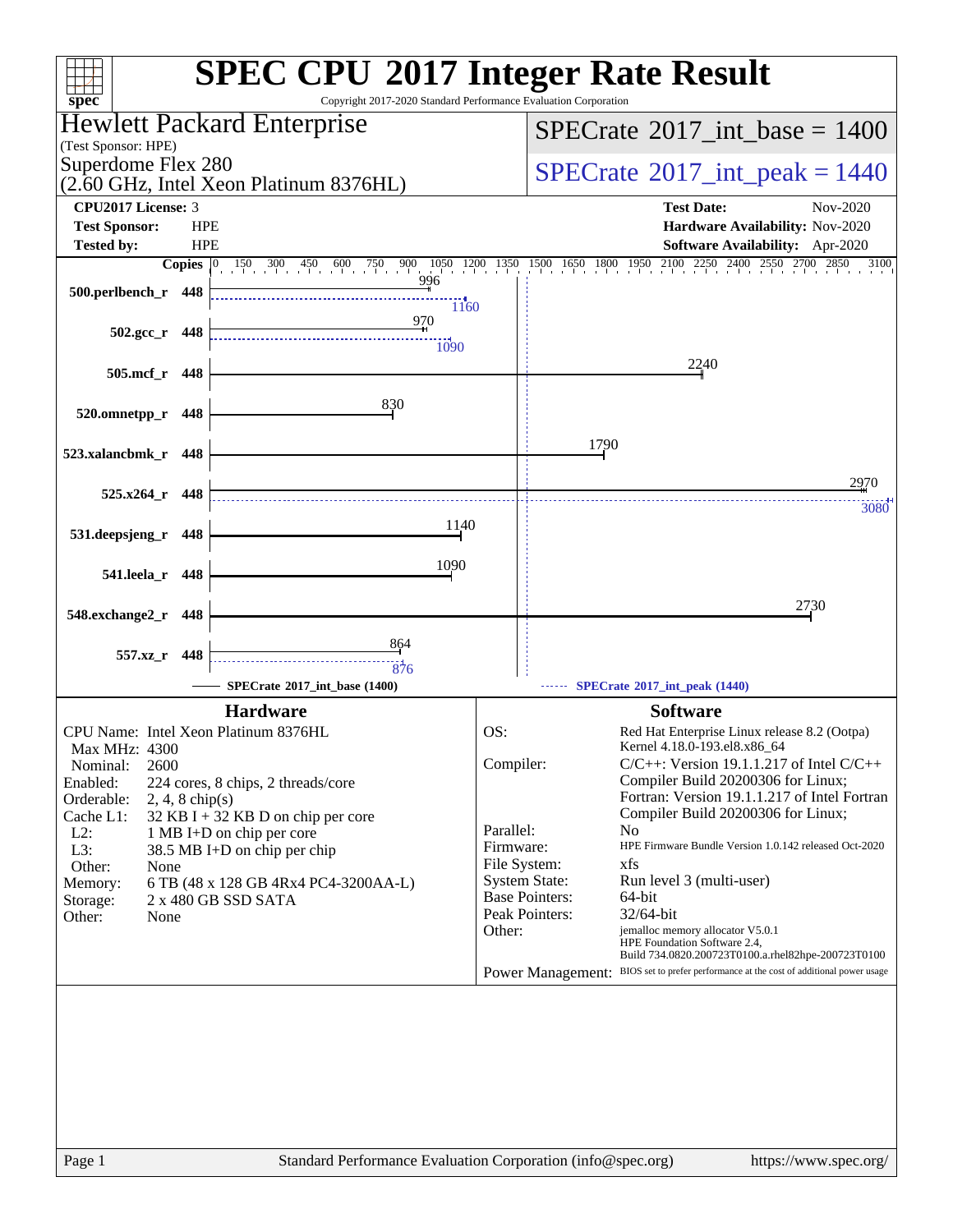

Copyright 2017-2020 Standard Performance Evaluation Corporation

### Hewlett Packard Enterprise

(Test Sponsor: HPE)

(2.60 GHz, Intel Xeon Platinum 8376HL)

### [SPECrate](http://www.spec.org/auto/cpu2017/Docs/result-fields.html#SPECrate2017intbase)®2017 int\_base =  $1400$

Superdome Flex 280<br>  $SPECTA = 1440$ <br>  $SPECTA = 1440$ 

**[CPU2017 License:](http://www.spec.org/auto/cpu2017/Docs/result-fields.html#CPU2017License)** 3 **[Test Date:](http://www.spec.org/auto/cpu2017/Docs/result-fields.html#TestDate)** Nov-2020 **[Test Sponsor:](http://www.spec.org/auto/cpu2017/Docs/result-fields.html#TestSponsor)** HPE **[Hardware Availability:](http://www.spec.org/auto/cpu2017/Docs/result-fields.html#HardwareAvailability)** Nov-2020 **[Tested by:](http://www.spec.org/auto/cpu2017/Docs/result-fields.html#Testedby)** HPE **[Software Availability:](http://www.spec.org/auto/cpu2017/Docs/result-fields.html#SoftwareAvailability)** Apr-2020

#### **[Results Table](http://www.spec.org/auto/cpu2017/Docs/result-fields.html#ResultsTable)**

|                                   |               |                |               | <b>Base</b>    |       |                |       | <b>Peak</b>   |                |              |                |              |                |              |  |  |
|-----------------------------------|---------------|----------------|---------------|----------------|-------|----------------|-------|---------------|----------------|--------------|----------------|--------------|----------------|--------------|--|--|
| <b>Benchmark</b>                  | <b>Copies</b> | <b>Seconds</b> | Ratio         | <b>Seconds</b> | Ratio | <b>Seconds</b> | Ratio | <b>Copies</b> | <b>Seconds</b> | <b>Ratio</b> | <b>Seconds</b> | <b>Ratio</b> | <b>Seconds</b> | <b>Ratio</b> |  |  |
| $500.$ perlbench_r                | 448           | 719            | 992           | 714            | 998   | 716            | 996   | 448           | 614            | 1160         | 615            | 1160         | 617            | 1160         |  |  |
| 502.gcc_r                         | 448           | 654            | 970           | 658            | 965   | 646            | 982   | 448           | 582            | <b>1090</b>  | 582            | 1090         | 581            | 1090         |  |  |
| $505$ .mcf r                      | 448           | 325            | 2230          | 324            | 2240  | 323            | 2240  | 448           | 325            | 2230         | 324            | 2240         | 323            | 2240         |  |  |
| 520.omnetpp_r                     | 448           | 708            | 830           | 707            | 832   | 710            | 828   | 448           | 708            | 830          | 707            | 832          | 710            | 828          |  |  |
| 523.xalancbmk r                   | 448           | 265            | 1790          | 265            | 1780  | 264            | 1790  | 448           | 265            | <b>1790</b>  | 265            | 1780         | 264            | 1790         |  |  |
| 525.x264 r                        | 448           | 263            | 2980          | 265            | 2960  | 264            | 2970  | 448           | 253            | 3100         | 255            | 3080         | 255            | 3080         |  |  |
| 531.deepsjeng_r                   | 448           | 451            | 1140          | 451            | 1140  | 451            | 1140  | 448           | 451            | 1140         | 451            | 1140         | 451            | 1140         |  |  |
| 541.leela r                       | 448           | 678            | 1090          | 678            | 1090  | 676            | 1100  | 448           | 678            | <b>1090</b>  | 678            | 1090         | 676            | 1100         |  |  |
| 548.exchange2_r                   | 448           | 430            | 2730          | 430            | 2730  | 430            | 2730  | 448           | 430            | 2730         | 430            | 2730         | 430            | 2730         |  |  |
| 557.xz                            | 448           | 562            | 861           | 559            | 865   | 560            | 864   | 448           | 552            | 876          | 552            | 876          | 553            | 875          |  |  |
| $SPECrate^{\circ}2017$ int base = |               |                | <b>1400</b>   |                |       |                |       |               |                |              |                |              |                |              |  |  |
| $CDEDC = 1.6004E + 1.1$           |               |                | $\sim$ $\sim$ |                |       |                |       |               |                |              |                |              |                |              |  |  |

**[SPECrate](http://www.spec.org/auto/cpu2017/Docs/result-fields.html#SPECrate2017intpeak)[2017\\_int\\_peak =](http://www.spec.org/auto/cpu2017/Docs/result-fields.html#SPECrate2017intpeak) 1440**

Results appear in the [order in which they were run](http://www.spec.org/auto/cpu2017/Docs/result-fields.html#RunOrder). Bold underlined text [indicates a median measurement](http://www.spec.org/auto/cpu2017/Docs/result-fields.html#Median).

#### **[Compiler Notes](http://www.spec.org/auto/cpu2017/Docs/result-fields.html#CompilerNotes)**

The inconsistent Compiler version information under Compiler Version section is due to a discrepancy in Intel Compiler. The correct version of C/C++ compiler is: Version 19.1.1.217 Build 20200306 Compiler for Linux The correct version of Fortran compiler is: Version 19.1.1.217 Build 20200306 Compiler for Linux

#### **[Submit Notes](http://www.spec.org/auto/cpu2017/Docs/result-fields.html#SubmitNotes)**

 The numactl mechanism was used to bind copies to processors. The config file option 'submit' was used to generate numactl commands to bind each copy to a specific processor. For details, please see the config file.

#### **[Operating System Notes](http://www.spec.org/auto/cpu2017/Docs/result-fields.html#OperatingSystemNotes)**

 Stack size set to unlimited using "ulimit -s unlimited" Transparent Huge Pages enabled by default Prior to runcpu invocation Filesystem page cache synced and cleared with: sync; echo 3> /proc/sys/vm/drop\_caches runcpu command invoked through numactl i.e.: numactl --interleave=all runcpu <etc> Tuned-adm profile was set to Throughput-Performance using "tuned-adm profile throughput-performance"

#### **[Environment Variables Notes](http://www.spec.org/auto/cpu2017/Docs/result-fields.html#EnvironmentVariablesNotes)**

Environment variables set by runcpu before the start of the run: LD\_LIBRARY\_PATH = "/home/cpu2017/lib/intel64:/home/cpu2017/lib/ia32:/home/cpu2017/je5.0.1-

**(Continued on next page)**

| Standard Performance Evaluation Corporation (info@spec.org) | https://www.spec.org/ |
|-------------------------------------------------------------|-----------------------|
|                                                             |                       |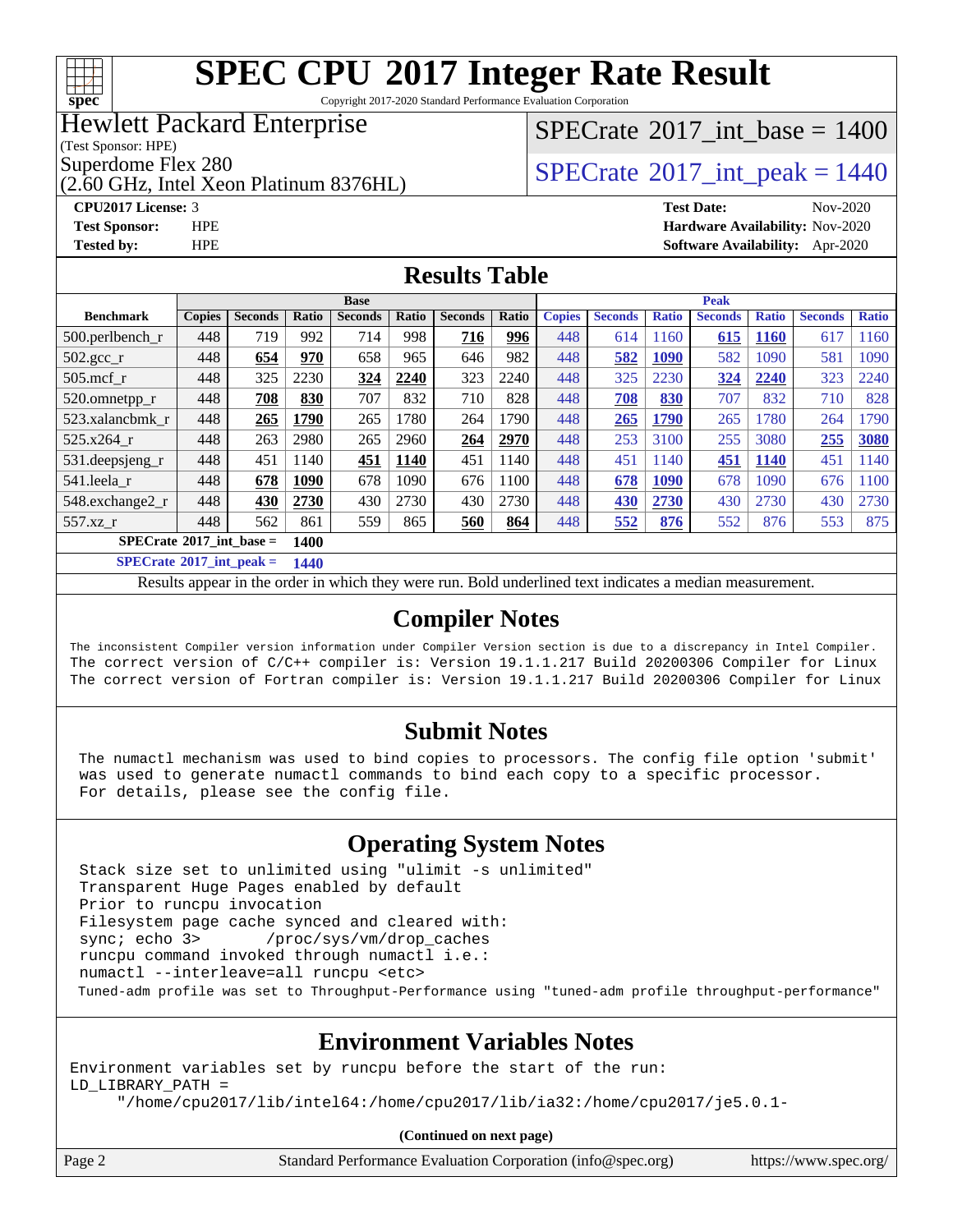

Copyright 2017-2020 Standard Performance Evaluation Corporation

### Hewlett Packard Enterprise

(Test Sponsor: HPE)

[SPECrate](http://www.spec.org/auto/cpu2017/Docs/result-fields.html#SPECrate2017intbase)®2017 int\_base =  $1400$ 

Superdome Flex 280<br>  $SPECTA = 1440$ <br>  $SPECTA = 1440$ 

(2.60 GHz, Intel Xeon Platinum 8376HL)

**[CPU2017 License:](http://www.spec.org/auto/cpu2017/Docs/result-fields.html#CPU2017License)** 3 **[Test Date:](http://www.spec.org/auto/cpu2017/Docs/result-fields.html#TestDate)** Nov-2020 **[Test Sponsor:](http://www.spec.org/auto/cpu2017/Docs/result-fields.html#TestSponsor)** HPE **[Hardware Availability:](http://www.spec.org/auto/cpu2017/Docs/result-fields.html#HardwareAvailability)** Nov-2020 **[Tested by:](http://www.spec.org/auto/cpu2017/Docs/result-fields.html#Testedby)** HPE **[Software Availability:](http://www.spec.org/auto/cpu2017/Docs/result-fields.html#SoftwareAvailability)** Apr-2020

#### **[Environment Variables Notes \(Continued\)](http://www.spec.org/auto/cpu2017/Docs/result-fields.html#EnvironmentVariablesNotes)**

 32" MALLOC\_CONF = "retain:true"

#### **[General Notes](http://www.spec.org/auto/cpu2017/Docs/result-fields.html#GeneralNotes)**

 Binaries compiled on a system with 1x Intel Core i9-7980XE CPU + 64GB RAM memory using Redhat Enterprise Linux 8.0 NA: The test sponsor attests, as of date of publication, that CVE-2017-5754 (Meltdown) is mitigated in the system as tested and documented. Yes: The test sponsor attests, as of date of publication, that CVE-2017-5753 (Spectre variant 1) is mitigated in the system as tested and documented. Yes: The test sponsor attests, as of date of publication, that CVE-2017-5715 (Spectre variant 2) is mitigated in the system as tested and documented. jemalloc, a general purpose malloc implementation built with the RedHat Enterprise 7.5, and the system compiler gcc 4.8.5 sources available from jemalloc.net or<https://github.com/jemalloc/jemalloc/releases>

#### **[Platform Notes](http://www.spec.org/auto/cpu2017/Docs/result-fields.html#PlatformNotes)**

 BIOS Configuration: Workload Profile set to HPC Workload Profile set to Custom Minimum Processor Idle Power Core C-State set to C6 State Sub-NUMA Clustering set to Enabled DCU Stream Prefetcher set to Disabled Sysinfo program /home/cpu2017/bin/sysinfo Rev: r6365 of 2019-08-21 295195f888a3d7edb1e6e46a485a0011 running on ch-622.fchst.rdlabs.hpecorp.net Tue Nov 3 20:29:21 2020 SUT (System Under Test) info as seen by some common utilities. For more information on this section, see <https://www.spec.org/cpu2017/Docs/config.html#sysinfo> From /proc/cpuinfo model name : Intel(R) Xeon(R) Platinum 8376HL CPU @ 2.60GHz 8 "physical id"s (chips) 448 "processors" cores, siblings (Caution: counting these is hw and system dependent. The following excerpts from /proc/cpuinfo might not be reliable. Use with caution.) cpu cores : 28 siblings : 56 physical 0: cores 0 1 2 3 4 5 6 8 9 10 11 12 13 14 16 17 18 19 20 21 22 24 25 26 27 28 29 30 physical 1: cores 0 1 2 3 4 5 6 8 9 10 11 12 13 14 16 17 18 19 20 21 22 24 25 26 27

**(Continued on next page)**

| Page 3 | Standard Performance Evaluation Corporation (info@spec.org) | https://www.spec.org/ |
|--------|-------------------------------------------------------------|-----------------------|
|--------|-------------------------------------------------------------|-----------------------|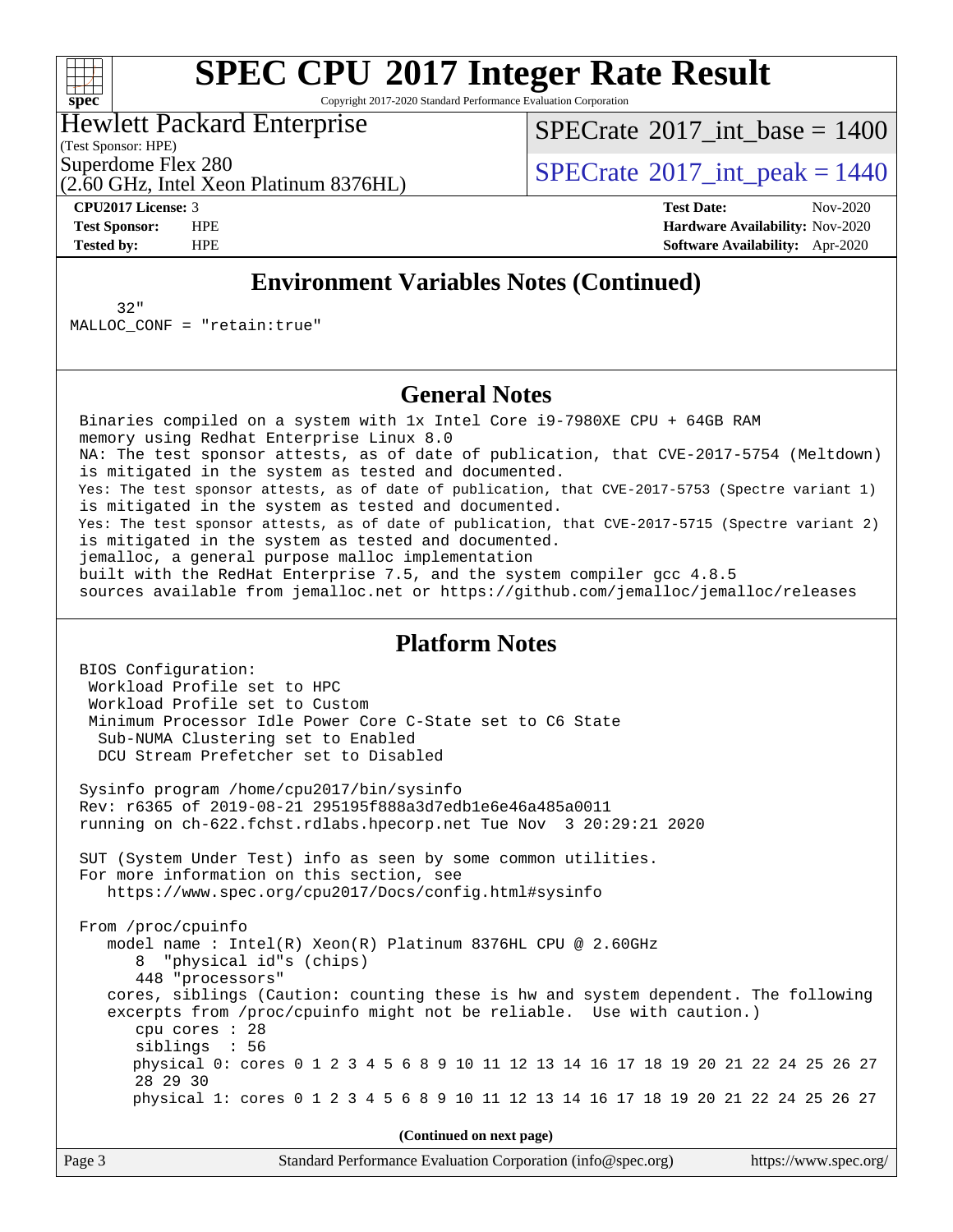| v.<br>c | L | E | L |  |
|---------|---|---|---|--|

Copyright 2017-2020 Standard Performance Evaluation Corporation

### Hewlett Packard Enterprise

 $SPECrate^{\circ}2017\_int\_base = 1400$  $SPECrate^{\circ}2017\_int\_base = 1400$ 

(Test Sponsor: HPE)

 $SPECrate<sup>®</sup>2017_int_ppeak = 1440$  $SPECrate<sup>®</sup>2017_int_ppeak = 1440$ 

## (2.60 GHz, Intel Xeon Platinum 8376HL)

**[CPU2017 License:](http://www.spec.org/auto/cpu2017/Docs/result-fields.html#CPU2017License)** 3 **[Test Date:](http://www.spec.org/auto/cpu2017/Docs/result-fields.html#TestDate)** Nov-2020 **[Test Sponsor:](http://www.spec.org/auto/cpu2017/Docs/result-fields.html#TestSponsor)** HPE **[Hardware Availability:](http://www.spec.org/auto/cpu2017/Docs/result-fields.html#HardwareAvailability)** Nov-2020 **[Tested by:](http://www.spec.org/auto/cpu2017/Docs/result-fields.html#Testedby)** HPE **[Software Availability:](http://www.spec.org/auto/cpu2017/Docs/result-fields.html#SoftwareAvailability)** Apr-2020

#### **[Platform Notes \(Continued\)](http://www.spec.org/auto/cpu2017/Docs/result-fields.html#PlatformNotes)**

| Page 4 |                                                                                                  |     |          |                      |  | Standard Performance Evaluation Corporation (info@spec.org)            |  |  |  |  |  |  | https://www.spec.org/ |
|--------|--------------------------------------------------------------------------------------------------|-----|----------|----------------------|--|------------------------------------------------------------------------|--|--|--|--|--|--|-----------------------|
|        |                                                                                                  |     |          |                      |  | (Continued on next page)                                               |  |  |  |  |  |  |                       |
|        |                                                                                                  |     |          |                      |  |                                                                        |  |  |  |  |  |  |                       |
|        | NUMA node8 CPU(s):                                                                               |     |          |                      |  | 112-115, 119-121, 126-129, 133-135, 336-339, 343-345, 350-353, 357-359 |  |  |  |  |  |  |                       |
|        | NUMA node7 CPU(s):                                                                               |     |          |                      |  | 88-90, 94-97, 102-104, 108-111, 312-314, 318-321, 326-328, 332-335     |  |  |  |  |  |  |                       |
|        | NUMA node6 CPU(s):                                                                               |     |          |                      |  | 84-87, 91-93, 98-101, 105-107, 308-311, 315-317, 322-325, 329-331      |  |  |  |  |  |  |                       |
|        | NUMA node5 CPU(s):                                                                               |     |          |                      |  | 60-62, 66-69, 74-76, 80-83, 284-286, 290-293, 298-300, 304-307         |  |  |  |  |  |  |                       |
|        | NUMA node4 CPU(s):                                                                               |     |          |                      |  | 56-59, 63-65, 70-73, 77-79, 280-283, 287-289, 294-297, 301-303         |  |  |  |  |  |  |                       |
|        | NUMA node3 CPU(s):                                                                               |     |          |                      |  | 32-34, 38-41, 46-48, 52-55, 256-258, 262-265, 270-272, 276-279         |  |  |  |  |  |  |                       |
|        | NUMA node2 CPU(s):                                                                               |     |          |                      |  | 28-31, 35-37, 42-45, 49-51, 252-255, 259-261, 266-269, 273-275         |  |  |  |  |  |  |                       |
|        | NUMA node0 CPU(s): 0-3,7-9,14-17,21-23,224-227,231-233,238-241,245-247<br>NUMA $node1$ $CPU(s):$ |     |          |                      |  | 4-6, 10-13, 18-20, 24-27, 228-230, 234-237, 242-244, 248-251           |  |  |  |  |  |  |                       |
|        | $L3$ cache:                                                                                      |     | 39424K   |                      |  |                                                                        |  |  |  |  |  |  |                       |
|        | L2 cache:                                                                                        |     | 1024K    |                      |  |                                                                        |  |  |  |  |  |  |                       |
|        | Lli cache:                                                                                       |     | 32K      |                      |  |                                                                        |  |  |  |  |  |  |                       |
|        | Lld cache:                                                                                       |     | 32K      |                      |  |                                                                        |  |  |  |  |  |  |                       |
|        | Virtualization:                                                                                  |     | $VT - x$ |                      |  |                                                                        |  |  |  |  |  |  |                       |
|        | BogoMIPS:                                                                                        |     | 5199.79  |                      |  |                                                                        |  |  |  |  |  |  |                       |
|        | CPU min MHz:                                                                                     |     |          | 1000.0000            |  |                                                                        |  |  |  |  |  |  |                       |
|        | CPU max MHz:                                                                                     |     |          | 4300.0000            |  |                                                                        |  |  |  |  |  |  |                       |
|        | CPU MHz:                                                                                         |     | 4018.404 |                      |  |                                                                        |  |  |  |  |  |  |                       |
|        | Stepping:                                                                                        | 11  |          |                      |  |                                                                        |  |  |  |  |  |  |                       |
|        | Model name:                                                                                      |     |          |                      |  | Intel(R) Xeon(R) Platinum 8376HL CPU @ 2.60GHz                         |  |  |  |  |  |  |                       |
|        | Model:                                                                                           | 85  |          |                      |  |                                                                        |  |  |  |  |  |  |                       |
|        | CPU family:                                                                                      | 6   |          |                      |  |                                                                        |  |  |  |  |  |  |                       |
|        | Vendor ID:                                                                                       |     |          | GenuineIntel         |  |                                                                        |  |  |  |  |  |  |                       |
|        | NUMA $node(s):$                                                                                  | 16  |          |                      |  |                                                                        |  |  |  |  |  |  |                       |
|        | $Socket(s)$ :                                                                                    | 8   |          |                      |  |                                                                        |  |  |  |  |  |  |                       |
|        | $Core(s)$ per socket:                                                                            | 28  |          |                      |  |                                                                        |  |  |  |  |  |  |                       |
|        | On-line CPU(s) list: $0-447$<br>Thread( $s$ ) per core:                                          | 2   |          |                      |  |                                                                        |  |  |  |  |  |  |                       |
|        | CPU(s):                                                                                          | 448 |          |                      |  |                                                                        |  |  |  |  |  |  |                       |
|        | Byte Order:                                                                                      |     |          | Little Endian        |  |                                                                        |  |  |  |  |  |  |                       |
|        | $CPU op-mode(s):$                                                                                |     |          | $32$ -bit, $64$ -bit |  |                                                                        |  |  |  |  |  |  |                       |
|        | Architecture:                                                                                    |     | x86 64   |                      |  |                                                                        |  |  |  |  |  |  |                       |
|        | From lscpu:                                                                                      |     |          |                      |  |                                                                        |  |  |  |  |  |  |                       |
|        | 28 29 30                                                                                         |     |          |                      |  |                                                                        |  |  |  |  |  |  |                       |
|        | physical 7: cores 0 1 2 3 4 5 6 8 9 10 11 12 13 14 16 17 18 19 20 21 22 24 25 26 27              |     |          |                      |  |                                                                        |  |  |  |  |  |  |                       |
|        | physical 6: cores 0 1 2 3 4 5 6 8 9 10 11 12 13 14 16 17 18 19 20 21 22 24 25 26 27<br>28 29 30  |     |          |                      |  |                                                                        |  |  |  |  |  |  |                       |
|        | physical 5: cores 0 1 2 3 4 5 6 8 9 10 11 12 13 14 16 17 18 19 20 21 22 24 25 26 27<br>28 29 30  |     |          |                      |  |                                                                        |  |  |  |  |  |  |                       |
|        | 28 29 30                                                                                         |     |          |                      |  |                                                                        |  |  |  |  |  |  |                       |
|        | 28 29 30<br>physical 4: cores 0 1 2 3 4 5 6 8 9 10 11 12 13 14 16 17 18 19 20 21 22 24 25 26 27  |     |          |                      |  |                                                                        |  |  |  |  |  |  |                       |
|        | physical 3: cores 0 1 2 3 4 5 6 8 9 10 11 12 13 14 16 17 18 19 20 21 22 24 25 26 27              |     |          |                      |  |                                                                        |  |  |  |  |  |  |                       |
|        | 28 29 30                                                                                         |     |          |                      |  |                                                                        |  |  |  |  |  |  |                       |
|        | physical 2: cores 0 1 2 3 4 5 6 8 9 10 11 12 13 14 16 17 18 19 20 21 22 24 25 26 27              |     |          |                      |  |                                                                        |  |  |  |  |  |  |                       |
|        | 28 29 30                                                                                         |     |          |                      |  |                                                                        |  |  |  |  |  |  |                       |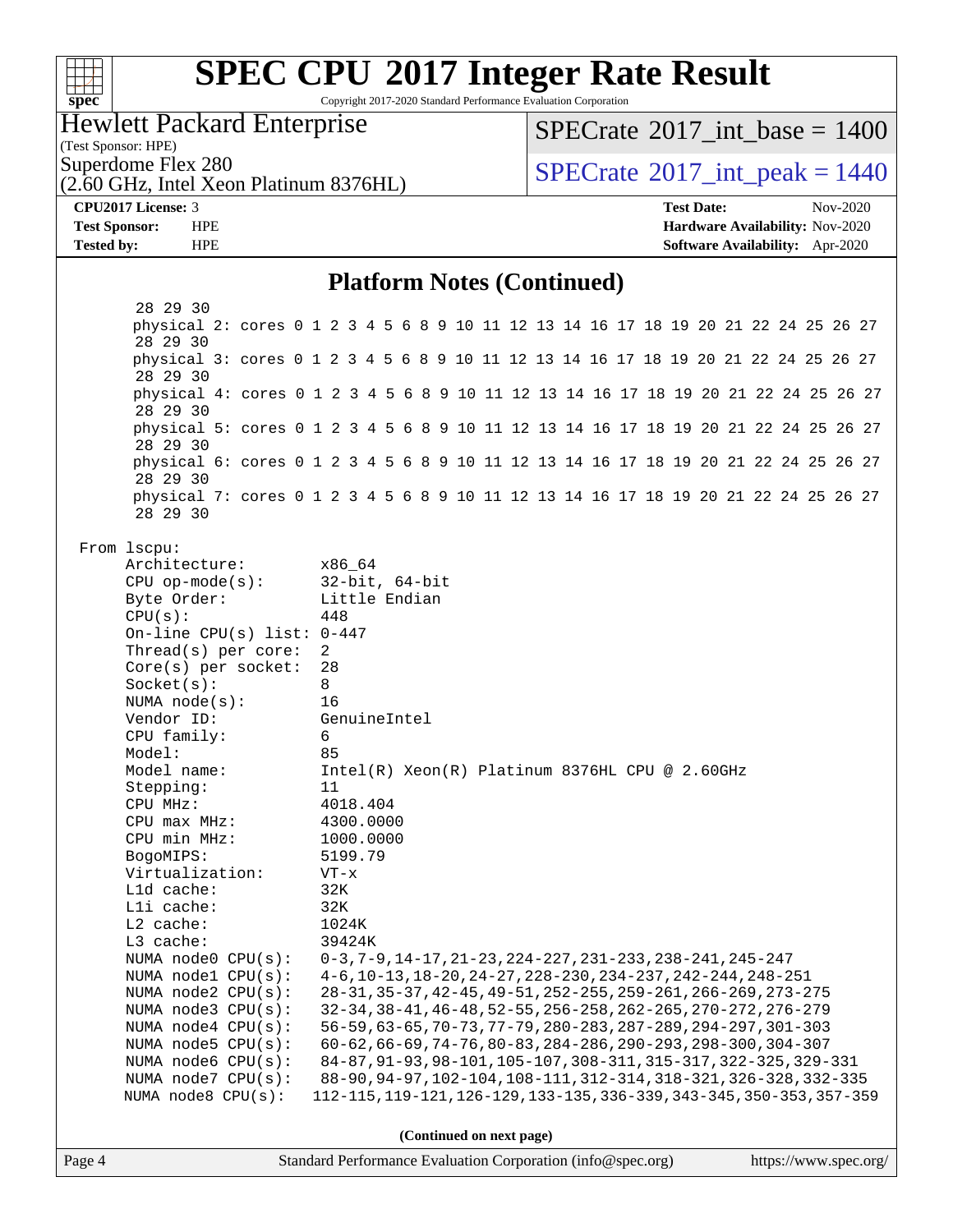#### **[SPEC CPU](http://www.spec.org/auto/cpu2017/Docs/result-fields.html#SPECCPU2017IntegerRateResult)[2017 Integer Rate Result](http://www.spec.org/auto/cpu2017/Docs/result-fields.html#SPECCPU2017IntegerRateResult)**  $\begin{matrix} & \ + \ + \end{matrix}$ **[spec](http://www.spec.org/)** Copyright 2017-2020 Standard Performance Evaluation Corporation Hewlett Packard Enterprise [SPECrate](http://www.spec.org/auto/cpu2017/Docs/result-fields.html#SPECrate2017intbase)®2017 int\_base =  $1400$ (Test Sponsor: HPE) Superdome Flex 280<br>  $SPECTA = 1440$ <br>  $SPECTA = 1440$ (2.60 GHz, Intel Xeon Platinum 8376HL) **[CPU2017 License:](http://www.spec.org/auto/cpu2017/Docs/result-fields.html#CPU2017License)** 3 **[Test Date:](http://www.spec.org/auto/cpu2017/Docs/result-fields.html#TestDate)** Nov-2020 **[Test Sponsor:](http://www.spec.org/auto/cpu2017/Docs/result-fields.html#TestSponsor)** HPE **[Hardware Availability:](http://www.spec.org/auto/cpu2017/Docs/result-fields.html#HardwareAvailability)** Nov-2020 **[Tested by:](http://www.spec.org/auto/cpu2017/Docs/result-fields.html#Testedby)** HPE **[Software Availability:](http://www.spec.org/auto/cpu2017/Docs/result-fields.html#SoftwareAvailability)** Apr-2020 **[Platform Notes \(Continued\)](http://www.spec.org/auto/cpu2017/Docs/result-fields.html#PlatformNotes)** NUMA node9 CPU(s): 116-118,122-125,130-132,136-139,340-342,346-349,354-356,360-363 NUMA node10 CPU(s): 140-143,147-149,154-157,161-163,364-367,371-373,378-381,385-387 NUMA node11 CPU(s): 144-146,150-153,158-160,164-167,368-370,374-377,382-384,388-391 NUMA node12 CPU(s): 168-171,175-177,182-185,189-191,392-395,399-401,406-409,413-415 NUMA node13 CPU(s): 172-174,178-181,186-188,192-195,396-398,402-405,410-412,416-419 NUMA node14 CPU(s): 196-199,203-205,210-213,217-219,420-423,427-429,434-437,441-443 NUMA node15 CPU(s): 200-202,206-209,214-216,220-223,424-426,430-433,438-440,444-447 Flags: fpu vme de pse tsc msr pae mce cx8 apic sep mtrr pge mca cmov pat pse36 clflush dts acpi mmx fxsr sse sse2 ss ht tm pbe syscall nx pdpe1gb rdtscp lm constant\_tsc art arch\_perfmon pebs bts rep\_good nopl xtopology nonstop\_tsc cpuid aperfmperf pni pclmulqdq dtes64 monitor ds\_cpl vmx smx est tm2 ssse3 sdbg fma cx16 xtpr pdcm pcid dca sse4\_1 sse4\_2 x2apic movbe popcnt tsc\_deadline\_timer aes xsave avx f16c rdrand lahf\_lm abm 3dnowprefetch cpuid\_fault epb cat\_l3 cdp\_l3 invpcid\_single intel\_ppin ssbd mba ibrs ibpb stibp ibrs\_enhanced tpr\_shadow vnmi flexpriority ept vpid fsgsbase tsc\_adjust bmi1 hle avx2 smep bmi2 erms invpcid rtm cqm mpx rdt\_a avx512f avx512dq rdseed adx smap clflushopt clwb intel\_pt avx512cd avx512bw avx512vl xsaveopt xsavec xgetbv1 xsaves cqm\_llc cqm\_occup\_llc cqm\_mbm\_total cqm\_mbm\_local avx512\_bf16 dtherm ida arat pln pts pku ospke avx512\_vnni md\_clear flush\_l1d arch\_capabilities /proc/cpuinfo cache data cache size : 39424 KB From numactl --hardware WARNING: a numactl 'node' might or might not correspond to a physical chip. available: 16 nodes (0-15) node 0 cpus: 0 1 2 3 7 8 9 14 15 16 17 21 22 23 224 225 226 227 231 232 233 238 239 240 241 245 246 247 node 0 size: 385547 MB node 0 free: 385355 MB node 1 cpus: 4 5 6 10 11 12 13 18 19 20 24 25 26 27 228 229 230 234 235 236 237 242 243 244 248 249 250 251 node 1 size: 387065 MB node 1 free: 386951 MB node 2 cpus: 28 29 30 31 35 36 37 42 43 44 45 49 50 51 252 253 254 255 259 260 261 266 267 268 269 273 274 275 node 2 size: 387065 MB node 2 free: 386948 MB node 3 cpus: 32 33 34 38 39 40 41 46 47 48 52 53 54 55 256 257 258 262 263 264 265 270 271 272 276 277 278 279 node 3 size: 387065 MB node 3 free: 386965 MB node 4 cpus: 56 57 58 59 63 64 65 70 71 72 73 77 78 79 280 281 282 283 287 288 289 294 295 296 297 301 302 303 node 4 size: 387065 MB node 4 free: 386962 MB node 5 cpus: 60 61 62 66 67 68 69 74 75 76 80 81 82 83 284 285 286 290 291 292 293 298 **(Continued on next page)**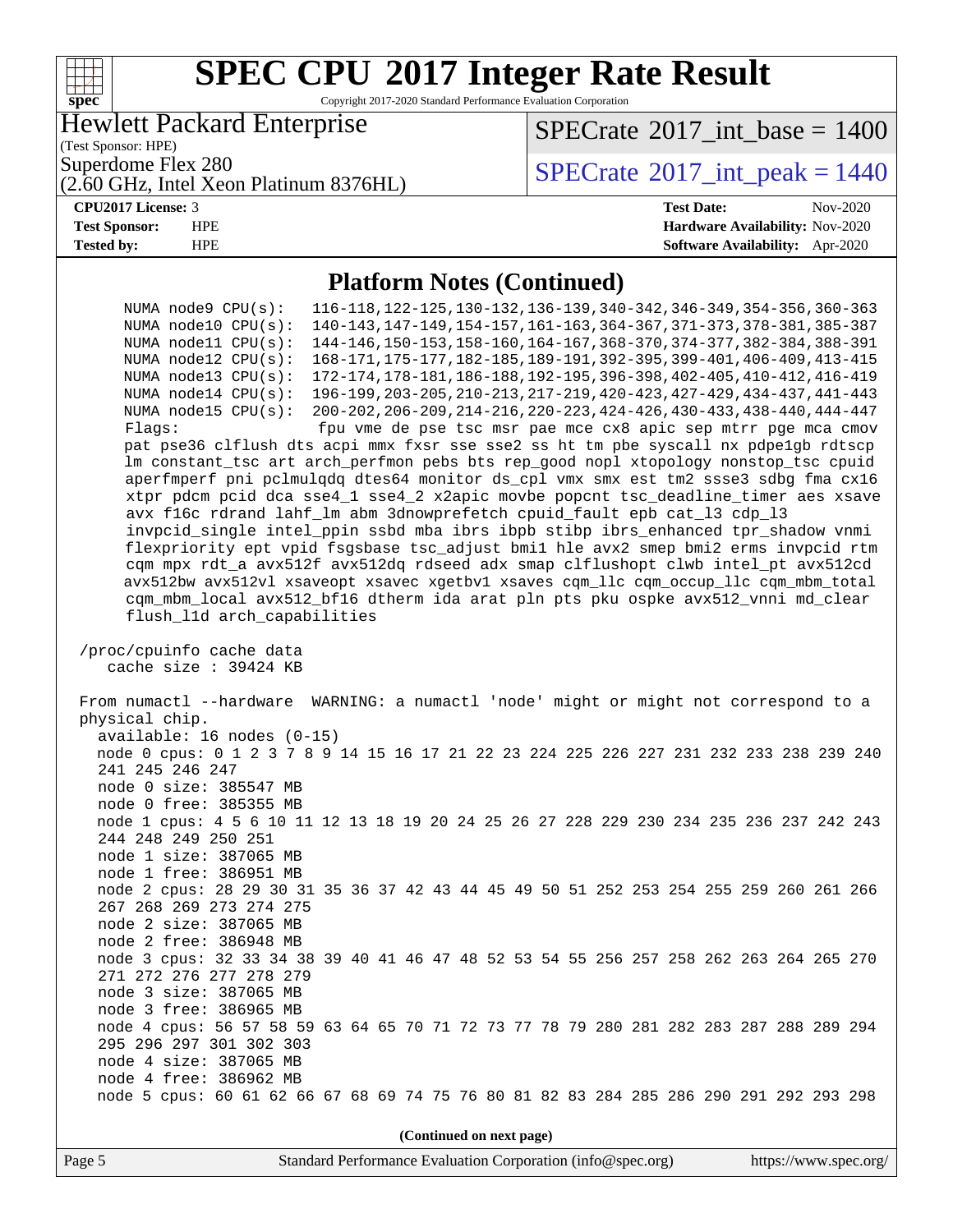

Copyright 2017-2020 Standard Performance Evaluation Corporation

#### Hewlett Packard Enterprise

(Test Sponsor: HPE)

[SPECrate](http://www.spec.org/auto/cpu2017/Docs/result-fields.html#SPECrate2017intbase)®2017 int\_base =  $1400$ 

(2.60 GHz, Intel Xeon Platinum 8376HL)

Superdome Flex 280<br>  $S$ PECrate®2017 int peak = 1440

**[CPU2017 License:](http://www.spec.org/auto/cpu2017/Docs/result-fields.html#CPU2017License)** 3 **[Test Date:](http://www.spec.org/auto/cpu2017/Docs/result-fields.html#TestDate)** Nov-2020 **[Test Sponsor:](http://www.spec.org/auto/cpu2017/Docs/result-fields.html#TestSponsor)** HPE **[Hardware Availability:](http://www.spec.org/auto/cpu2017/Docs/result-fields.html#HardwareAvailability)** Nov-2020 **[Tested by:](http://www.spec.org/auto/cpu2017/Docs/result-fields.html#Testedby)** HPE **[Software Availability:](http://www.spec.org/auto/cpu2017/Docs/result-fields.html#SoftwareAvailability)** Apr-2020

#### **[Platform Notes \(Continued\)](http://www.spec.org/auto/cpu2017/Docs/result-fields.html#PlatformNotes)**

Page 6 Standard Performance Evaluation Corporation [\(info@spec.org\)](mailto:info@spec.org) <https://www.spec.org/>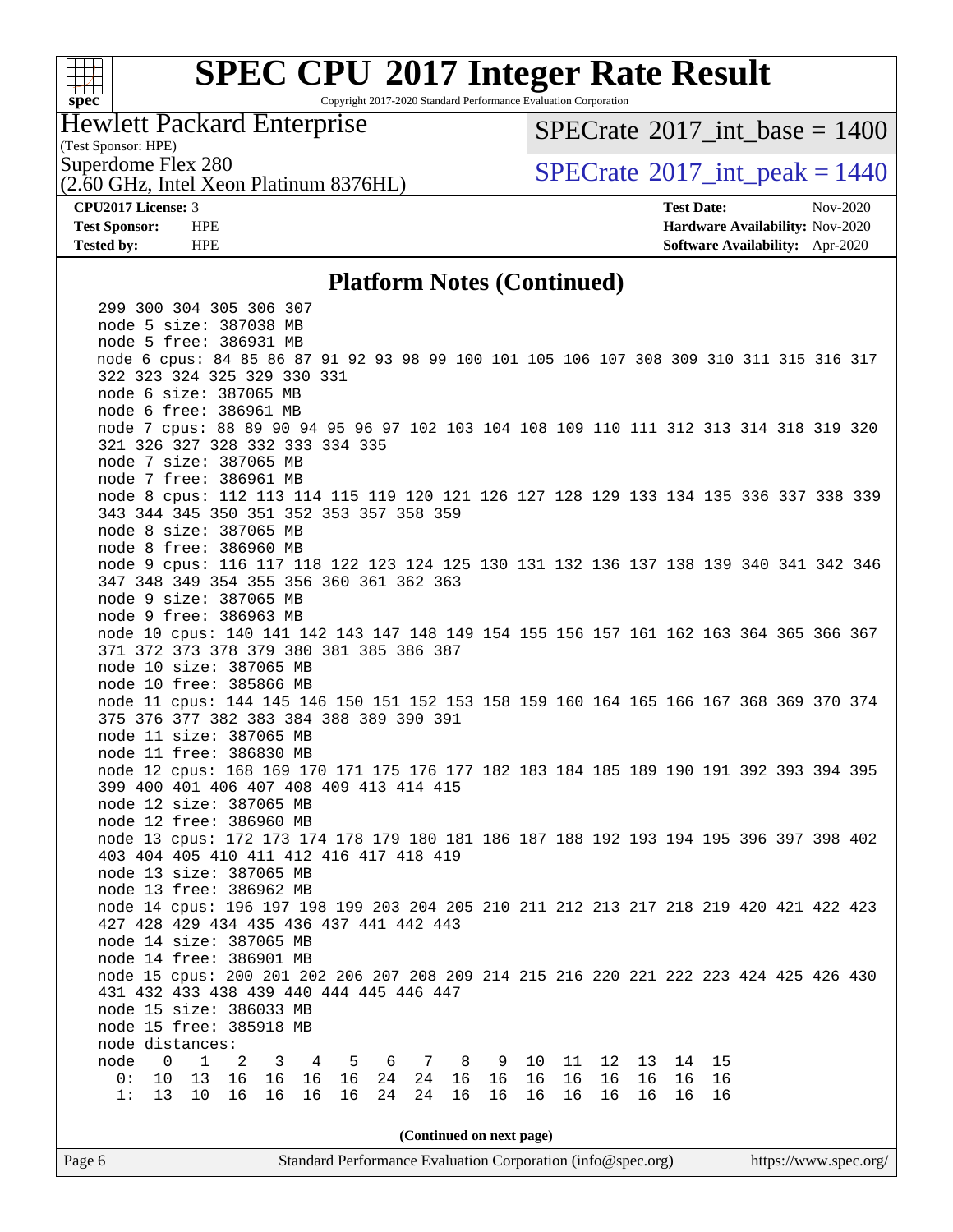| F T T T<br>$spec^*$                                                                                                                                                                                                                                                                                                                                                                                                                                                                                                                          |                                                                                                                                                                                                           |          | Copyright 2017-2020 Standard Performance Evaluation Corporation |                                   |          |          |                              |          |          |          |          |                   | <b>SPEC CPU®2017 Integer Rate Result</b>                                               |          |
|----------------------------------------------------------------------------------------------------------------------------------------------------------------------------------------------------------------------------------------------------------------------------------------------------------------------------------------------------------------------------------------------------------------------------------------------------------------------------------------------------------------------------------------------|-----------------------------------------------------------------------------------------------------------------------------------------------------------------------------------------------------------|----------|-----------------------------------------------------------------|-----------------------------------|----------|----------|------------------------------|----------|----------|----------|----------|-------------------|----------------------------------------------------------------------------------------|----------|
| Hewlett Packard Enterprise                                                                                                                                                                                                                                                                                                                                                                                                                                                                                                                   |                                                                                                                                                                                                           |          |                                                                 |                                   |          |          |                              |          |          |          |          |                   | $SPECrate^{\circ}2017\_int\_base = 1400$                                               |          |
| (Test Sponsor: HPE)<br>Superdome Flex 280                                                                                                                                                                                                                                                                                                                                                                                                                                                                                                    |                                                                                                                                                                                                           |          |                                                                 |                                   |          |          |                              |          |          |          |          |                   | $SPECTate@2017_int\_peak = 1440$                                                       |          |
| (2.60 GHz, Intel Xeon Platinum 8376HL)                                                                                                                                                                                                                                                                                                                                                                                                                                                                                                       |                                                                                                                                                                                                           |          |                                                                 |                                   |          |          |                              |          |          |          |          |                   |                                                                                        |          |
| CPU2017 License: 3<br><b>Test Sponsor:</b>                                                                                                                                                                                                                                                                                                                                                                                                                                                                                                   | <b>HPE</b>                                                                                                                                                                                                |          |                                                                 |                                   |          |          |                              |          |          |          |          | <b>Test Date:</b> | Hardware Availability: Nov-2020                                                        | Nov-2020 |
| <b>Tested by:</b>                                                                                                                                                                                                                                                                                                                                                                                                                                                                                                                            | <b>HPE</b>                                                                                                                                                                                                |          |                                                                 |                                   |          |          |                              |          |          |          |          |                   | <b>Software Availability:</b> Apr-2020                                                 |          |
|                                                                                                                                                                                                                                                                                                                                                                                                                                                                                                                                              |                                                                                                                                                                                                           |          |                                                                 | <b>Platform Notes (Continued)</b> |          |          |                              |          |          |          |          |                   |                                                                                        |          |
| 2:<br>16                                                                                                                                                                                                                                                                                                                                                                                                                                                                                                                                     | 16<br>10                                                                                                                                                                                                  | 13       | 24<br>24                                                        | 16                                | 16       | 16       | 16                           | 16       | 16       | 16       | 16       | 16                | 16                                                                                     |          |
| 3:<br>16<br>4 :<br>16                                                                                                                                                                                                                                                                                                                                                                                                                                                                                                                        | 16<br>13<br>16<br>24                                                                                                                                                                                      | 10<br>24 | 24<br>24<br>10<br>13                                            | 16<br>16                          | 16<br>16 | 16<br>16 | 16<br>16                     | 16<br>16 | 16<br>16 | 16<br>16 | 16<br>16 | 16<br>16          | 16<br>16                                                                               |          |
| 5:<br>16                                                                                                                                                                                                                                                                                                                                                                                                                                                                                                                                     | 16<br>24                                                                                                                                                                                                  | 24       | 13<br>10                                                        | 16                                | 16       | 16       | 16                           | 16       | 16       | 16       | 16       | 16                | 16                                                                                     |          |
| 6:<br>24                                                                                                                                                                                                                                                                                                                                                                                                                                                                                                                                     | 24<br>16                                                                                                                                                                                                  | 16       | 16<br>16                                                        | 10                                | 13       | 16       | 16                           | 16       | 16       | 16       | 16       | 16                | 16                                                                                     |          |
| 7:<br>24<br>8:<br>16                                                                                                                                                                                                                                                                                                                                                                                                                                                                                                                         | 24<br>16<br>16<br>16                                                                                                                                                                                      | 16<br>16 | 16<br>16<br>16<br>16                                            | 13<br>16                          | 10<br>16 | 16<br>10 | 16<br>13                     | 16<br>16 | 16<br>16 | 16<br>16 | 16<br>16 | 16<br>24          | 16<br>24                                                                               |          |
| 9 :<br>16                                                                                                                                                                                                                                                                                                                                                                                                                                                                                                                                    | 16<br>16                                                                                                                                                                                                  | 16       | 16<br>16                                                        | 16                                | 16       | 13       | 10                           | 16       | 16       | 16       | 16       | 24                | 24                                                                                     |          |
| 10:<br>16<br>11:<br>16                                                                                                                                                                                                                                                                                                                                                                                                                                                                                                                       | 16<br>16<br>16<br>16                                                                                                                                                                                      | 16<br>16 | 16<br>16<br>16<br>16                                            | 16<br>16                          | 16<br>16 | 16<br>16 | 16<br>16                     | 10<br>13 | 13<br>10 | 24<br>24 | 24<br>24 | 16<br>16          | 16<br>16                                                                               |          |
| 12:<br>16                                                                                                                                                                                                                                                                                                                                                                                                                                                                                                                                    | 16<br>16                                                                                                                                                                                                  | 16       | 16<br>16                                                        | 16                                | 16       | 16       | 16                           | 24       | 24       | 10       | 13       | 16                | 16                                                                                     |          |
| 13:<br>16<br>14:<br>16                                                                                                                                                                                                                                                                                                                                                                                                                                                                                                                       | 16<br>16<br>16<br>16                                                                                                                                                                                      | 16<br>16 | 16<br>16<br>16<br>16                                            | 16<br>16                          | 16<br>16 | 16<br>24 | 16<br>24                     | 24<br>16 | 24<br>16 | 13<br>16 | 10<br>16 | 16<br>10          | 16<br>13                                                                               |          |
| 15:<br>16                                                                                                                                                                                                                                                                                                                                                                                                                                                                                                                                    | 16<br>16                                                                                                                                                                                                  | 16       | 16<br>16                                                        | 16                                | 16       | 24       | 24                           | 16       | 16       | 16       | 16       | 13                | 10                                                                                     |          |
| From /proc/meminfo<br>MemTotal:<br>HugePages_Total:<br>Hugepagesize:<br>/usr/bin/lsb_release -d<br>Red Hat Enterprise Linux release 8.2 (Ootpa)<br>From /etc/*release* /etc/*version*<br>hpe-foundation-release: HPE Foundation Software 2.4, Build<br>734.0820.200723T0100.a.rhel82hpe-200723T0100<br>os-release:<br>ID="rhel"<br>redhat-release: Red Hat Enterprise Linux release 8.2 (Ootpa)<br>system-release: Red Hat Enterprise Linux release 8.2 (Ootpa)<br>system-release-cpe: cpe:/o:redhat:enterprise_linux:8.2:ga<br>uname $-a$ : | NAME="Red Hat Enterprise Linux"<br>VERSION="8.2 (Ootpa)"<br>ID LIKE="fedora"<br>VERSION_ID="8.2"<br>PLATFORM_ID="platform:el8"<br>PRETTY_NAME="Red Hat Enterprise Linux 8.2 (Ootpa)"<br>ANSI_COLOR="0;31" |          | 6339041788 kB<br>0<br>2048 kB                                   |                                   |          |          |                              |          |          |          |          |                   |                                                                                        |          |
| UTC 2020 x86_64 x86_64 x86_64 GNU/Linux                                                                                                                                                                                                                                                                                                                                                                                                                                                                                                      |                                                                                                                                                                                                           |          |                                                                 |                                   |          |          |                              |          |          |          |          |                   | Linux ch-622.fchst.rdlabs.hpecorp.net 4.18.0-193.el8.x86_64 #1 SMP Fri Mar 27 14:35:58 |          |
| Kernel self-reported vulnerability status:                                                                                                                                                                                                                                                                                                                                                                                                                                                                                                   |                                                                                                                                                                                                           |          |                                                                 |                                   |          |          |                              |          |          |          |          |                   |                                                                                        |          |
| itlb_multihit:<br>$CVE-2018-3620$ (L1 Terminal Fault):                                                                                                                                                                                                                                                                                                                                                                                                                                                                                       |                                                                                                                                                                                                           |          |                                                                 |                                   |          |          | Not affected<br>Not affected |          |          |          |          |                   |                                                                                        |          |
|                                                                                                                                                                                                                                                                                                                                                                                                                                                                                                                                              |                                                                                                                                                                                                           |          |                                                                 |                                   |          |          | (Continued on next page)     |          |          |          |          |                   |                                                                                        |          |

Page 7 Standard Performance Evaluation Corporation [\(info@spec.org\)](mailto:info@spec.org) <https://www.spec.org/>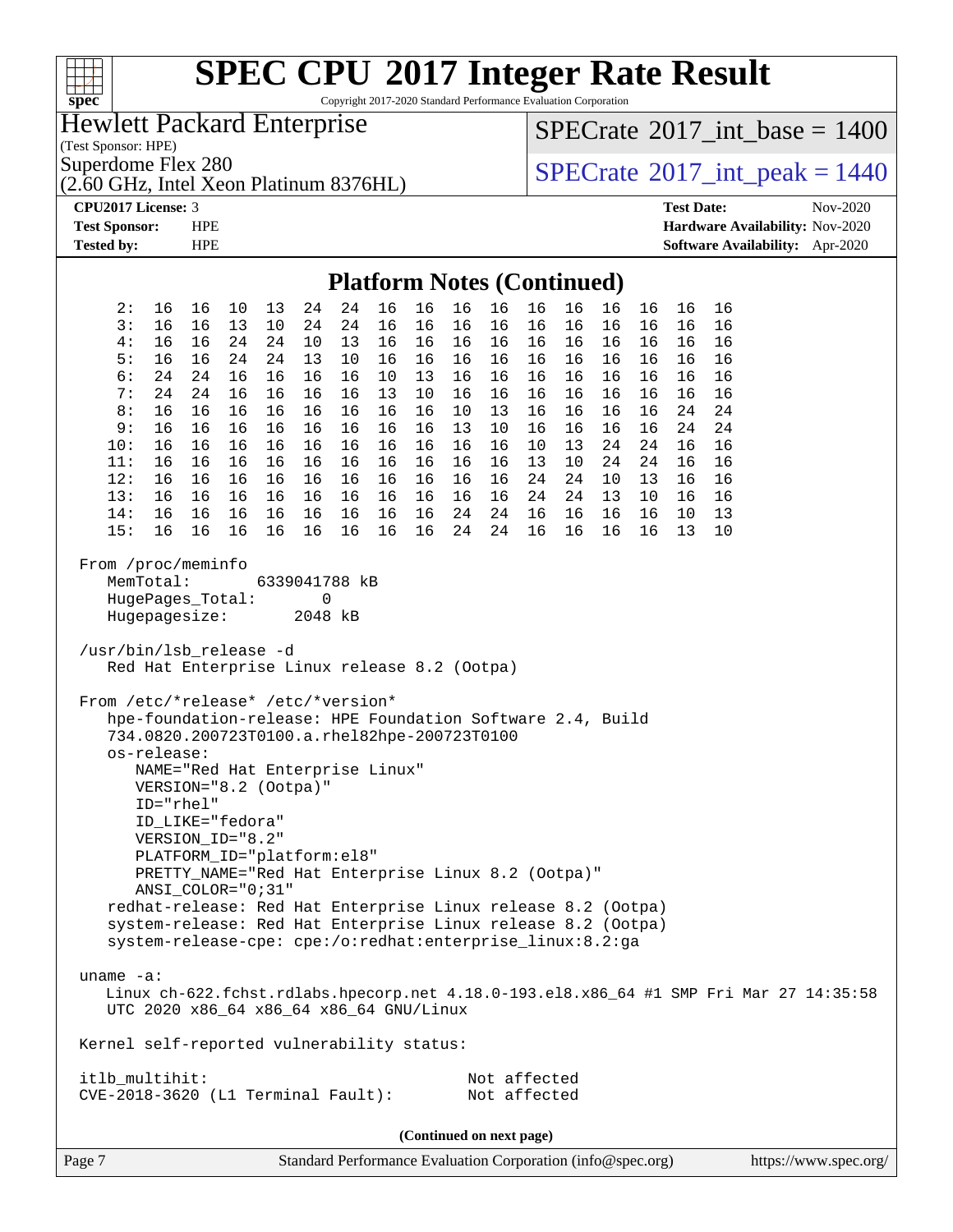#### $+\!+\!$ **[spec](http://www.spec.org/)**

# **[SPEC CPU](http://www.spec.org/auto/cpu2017/Docs/result-fields.html#SPECCPU2017IntegerRateResult)[2017 Integer Rate Result](http://www.spec.org/auto/cpu2017/Docs/result-fields.html#SPECCPU2017IntegerRateResult)**

Copyright 2017-2020 Standard Performance Evaluation Corporation

#### Hewlett Packard Enterprise

[SPECrate](http://www.spec.org/auto/cpu2017/Docs/result-fields.html#SPECrate2017intbase)®2017 int\_base =  $1400$ 

(Test Sponsor: HPE)

Superdome Flex 280<br>  $S$ PECrate®2017 int peak = 1440

(2.60 GHz, Intel Xeon Platinum 8376HL)

**[CPU2017 License:](http://www.spec.org/auto/cpu2017/Docs/result-fields.html#CPU2017License)** 3 **[Test Date:](http://www.spec.org/auto/cpu2017/Docs/result-fields.html#TestDate)** Nov-2020 **[Test Sponsor:](http://www.spec.org/auto/cpu2017/Docs/result-fields.html#TestSponsor)** HPE **[Hardware Availability:](http://www.spec.org/auto/cpu2017/Docs/result-fields.html#HardwareAvailability)** Nov-2020 **[Tested by:](http://www.spec.org/auto/cpu2017/Docs/result-fields.html#Testedby)** HPE **[Software Availability:](http://www.spec.org/auto/cpu2017/Docs/result-fields.html#SoftwareAvailability)** Apr-2020

#### **[Platform Notes \(Continued\)](http://www.spec.org/auto/cpu2017/Docs/result-fields.html#PlatformNotes)**

Page 8 Standard Performance Evaluation Corporation [\(info@spec.org\)](mailto:info@spec.org) <https://www.spec.org/> Microarchitectural Data Sampling: Not affected CVE-2017-5754 (Meltdown): Not affected CVE-2018-3639 (Speculative Store Bypass): Mitigation: Speculative Store Bypass disabled via prctl and seccomp CVE-2017-5753 (Spectre variant 1): Mitigation: usercopy/swapgs barriers and \_\_user pointer sanitization CVE-2017-5715 (Spectre variant 2): Mitigation: Enhanced IBRS, IBPB: conditional, RSB filling tsx\_async\_abort: Not affected run-level 3 Nov 3 20:27 SPEC is set to: /home/cpu2017 Filesystem Type Size Used Avail Use% Mounted on /dev/mapper/rhel-home xfs 392G 263G 130G 67% /home From /sys/devices/virtual/dmi/id BIOS: HPE Bundle:1.0.142 SFW:008.000.189.000.2010080501 10/08/2020 Vendor: HPE Product: Superdome Flex 280 Product Family: 1590PID02020001 Serial: 5UF0090539 Additional information from dmidecode follows. WARNING: Use caution when you interpret this section. The 'dmidecode' program reads system data which is "intended to allow hardware to be accurately determined", but the intent may not be met, as there are frequent changes to hardware, firmware, and the "DMTF SMBIOS" standard. Memory: 48x Hynix HMABAGL7ABR4N-XN 128 GB 4 rank 3200 48x NO DIMM NO DIMM (End of data from sysinfo program) **[Compiler Version Notes](http://www.spec.org/auto/cpu2017/Docs/result-fields.html#CompilerVersionNotes)** ==============================================================================  $C$  | 502.gcc  $r(\text{peak})$ ------------------------------------------------------------------------------ Intel(R) C Compiler for applications running on IA-32, Version 2021.1 NextGen Build 20200304 Copyright (C) 1985-2020 Intel Corporation. All rights reserved. ------------------------------------------------------------------------------ ============================================================================== C | 500.perlbench  $r(base)$  502.gcc  $r(base)$  505.mcf  $r(base, peak)$ | 525.x264  $r(base, peak)$  557.xz  $r(base)$ **(Continued on next page)**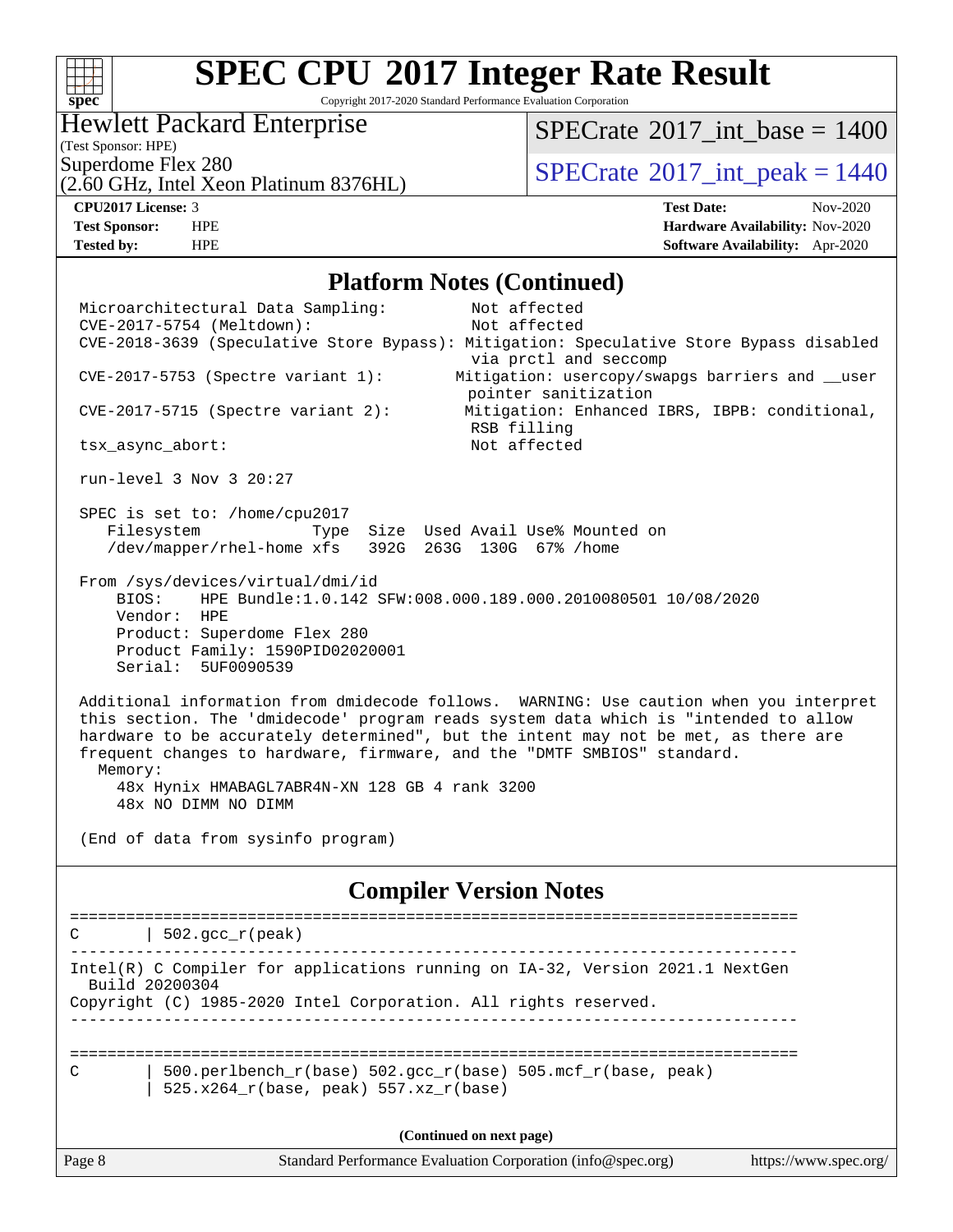| s:<br>č | U | t |  |
|---------|---|---|--|

Copyright 2017-2020 Standard Performance Evaluation Corporation

Hewlett Packard Enterprise

 $SPECTate$ <sup>®</sup>[2017\\_int\\_base =](http://www.spec.org/auto/cpu2017/Docs/result-fields.html#SPECrate2017intbase) 1400

(Test Sponsor: HPE)

(2.60 GHz, Intel Xeon Platinum 8376HL)

 $SPECTate$ <sup>®</sup>[2017\\_int\\_peak = 1](http://www.spec.org/auto/cpu2017/Docs/result-fields.html#SPECrate2017intpeak)440

**[CPU2017 License:](http://www.spec.org/auto/cpu2017/Docs/result-fields.html#CPU2017License)** 3 **[Test Date:](http://www.spec.org/auto/cpu2017/Docs/result-fields.html#TestDate)** Nov-2020 **[Test Sponsor:](http://www.spec.org/auto/cpu2017/Docs/result-fields.html#TestSponsor)** HPE **[Hardware Availability:](http://www.spec.org/auto/cpu2017/Docs/result-fields.html#HardwareAvailability)** Nov-2020 **[Tested by:](http://www.spec.org/auto/cpu2017/Docs/result-fields.html#Testedby)** HPE **[Software Availability:](http://www.spec.org/auto/cpu2017/Docs/result-fields.html#SoftwareAvailability)** Apr-2020

#### **[Compiler Version Notes \(Continued\)](http://www.spec.org/auto/cpu2017/Docs/result-fields.html#CompilerVersionNotes)**

| NextGen Build 20200304<br>Copyright (C) 1985-2020 Intel Corporation. All rights reserved.<br>500.perlbench_r(peak) 557.xz_r(peak)<br>Version 19.1.1.217 Build 20200306<br><u>Liste Liste</u> |  |
|----------------------------------------------------------------------------------------------------------------------------------------------------------------------------------------------|--|
|                                                                                                                                                                                              |  |
|                                                                                                                                                                                              |  |
| Intel(R) C Intel(R) 64 Compiler for applications running on Intel(R) 64,<br>Copyright (C) 1985-2020 Intel Corporation. All rights reserved.                                                  |  |
|                                                                                                                                                                                              |  |
| --------------------------<br>====================================<br>$\vert$ 502.gcc_r(peak)<br>C                                                                                           |  |
| Intel(R) C Compiler for applications running on IA-32, Version 2021.1 NextGen<br>Build 20200304<br>Copyright (C) 1985-2020 Intel Corporation. All rights reserved.                           |  |
|                                                                                                                                                                                              |  |
| 500.perlbench_r(base) 502.gcc_r(base) 505.mcf_r(base, peak)<br>C<br>525.x264_r(base, peak) 557.xz_r(base)                                                                                    |  |
| Intel(R) C Compiler for applications running on Intel(R) $64$ , Version 2021.1<br>NextGen Build 20200304<br>Copyright (C) 1985-2020 Intel Corporation. All rights reserved.                  |  |
| 500.perlbench_r(peak) 557.xz_r(peak)<br>C                                                                                                                                                    |  |
| Intel(R) C Intel(R) 64 Compiler for applications running on Intel(R) 64,<br>Version 19.1.1.217 Build 20200306<br>Copyright (C) 1985-2020 Intel Corporation. All rights reserved.             |  |
|                                                                                                                                                                                              |  |
| $502.$ $\text{gcc\_r}$ (peak)<br>C                                                                                                                                                           |  |
| Intel(R) C Compiler for applications running on IA-32, Version 2021.1 NextGen<br>Build 20200304                                                                                              |  |
| Copyright (C) 1985-2020 Intel Corporation. All rights reserved.                                                                                                                              |  |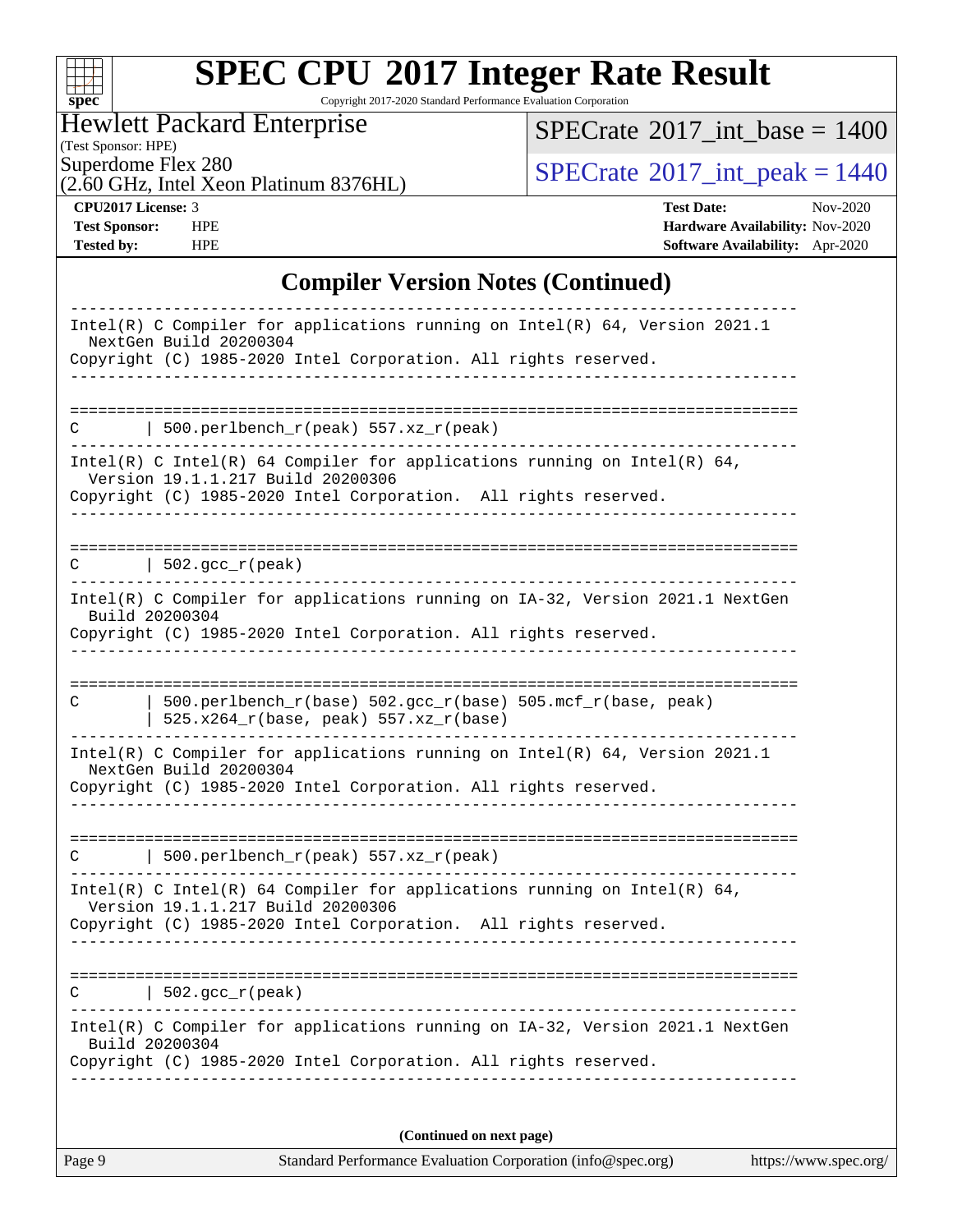| S.<br>N | U | e |  |
|---------|---|---|--|

Copyright 2017-2020 Standard Performance Evaluation Corporation

#### Hewlett Packard Enterprise

(Test Sponsor: HPE)<br>Superdome Flex 280

[SPECrate](http://www.spec.org/auto/cpu2017/Docs/result-fields.html#SPECrate2017intbase)<sup>®</sup>2017 int\_base = 1400

(2.60 GHz, Intel Xeon Platinum 8376HL)

 $SPECTate$ <sup>®</sup>[2017\\_int\\_peak = 1](http://www.spec.org/auto/cpu2017/Docs/result-fields.html#SPECrate2017intpeak)440

**[CPU2017 License:](http://www.spec.org/auto/cpu2017/Docs/result-fields.html#CPU2017License)** 3 **[Test Date:](http://www.spec.org/auto/cpu2017/Docs/result-fields.html#TestDate)** Nov-2020 **[Test Sponsor:](http://www.spec.org/auto/cpu2017/Docs/result-fields.html#TestSponsor)** HPE **[Hardware Availability:](http://www.spec.org/auto/cpu2017/Docs/result-fields.html#HardwareAvailability)** Nov-2020 **[Tested by:](http://www.spec.org/auto/cpu2017/Docs/result-fields.html#Testedby)** HPE **[Software Availability:](http://www.spec.org/auto/cpu2017/Docs/result-fields.html#SoftwareAvailability)** Apr-2020

#### **[Compiler Version Notes \(Continued\)](http://www.spec.org/auto/cpu2017/Docs/result-fields.html#CompilerVersionNotes)**

| 500.perlbench $r(base)$ 502.qcc $r(base)$ 505.mcf $r(base, peak)$<br>C<br>$525.x264_r(base, peak) 557.xz_r(base)$                                                                      |
|----------------------------------------------------------------------------------------------------------------------------------------------------------------------------------------|
| Intel(R) C Compiler for applications running on Intel(R) $64$ , Version 2021.1<br>NextGen Build 20200304                                                                               |
| Copyright (C) 1985-2020 Intel Corporation. All rights reserved.                                                                                                                        |
|                                                                                                                                                                                        |
| 500.perlbench $r(\text{peak})$ 557.xz $r(\text{peak})$<br>C                                                                                                                            |
| Intel(R) C Intel(R) 64 Compiler for applications running on Intel(R) 64,<br>Version 19.1.1.217 Build 20200306                                                                          |
| Copyright (C) 1985-2020 Intel Corporation. All rights reserved.                                                                                                                        |
|                                                                                                                                                                                        |
| 520.omnetpp r(base, peak) 523.xalancbmk r(base, peak)<br>$C++$<br>531.deepsjeng_r(base, peak) 541.leela_r(base, peak)                                                                  |
| Intel(R) $C++$ Compiler for applications running on Intel(R) 64, Version 2021.1<br>NextGen Build 20200304                                                                              |
| Copyright (C) 1985-2020 Intel Corporation. All rights reserved.                                                                                                                        |
|                                                                                                                                                                                        |
| Fortran   548.exchange2_r(base, peak)                                                                                                                                                  |
| Intel(R) Fortran Intel(R) 64 Compiler for applications running on Intel(R)<br>64, Version 19.1.1.217 Build 20200306<br>Copyright (C) 1985-2020 Intel Corporation. All rights reserved. |
|                                                                                                                                                                                        |

### **[Base Compiler Invocation](http://www.spec.org/auto/cpu2017/Docs/result-fields.html#BaseCompilerInvocation)**

[C benchmarks](http://www.spec.org/auto/cpu2017/Docs/result-fields.html#Cbenchmarks): [icc](http://www.spec.org/cpu2017/results/res2020q4/cpu2017-20201123-24427.flags.html#user_CCbase_intel_icc_66fc1ee009f7361af1fbd72ca7dcefbb700085f36577c54f309893dd4ec40d12360134090235512931783d35fd58c0460139e722d5067c5574d8eaf2b3e37e92)

[C++ benchmarks:](http://www.spec.org/auto/cpu2017/Docs/result-fields.html#CXXbenchmarks) [icpc](http://www.spec.org/cpu2017/results/res2020q4/cpu2017-20201123-24427.flags.html#user_CXXbase_intel_icpc_c510b6838c7f56d33e37e94d029a35b4a7bccf4766a728ee175e80a419847e808290a9b78be685c44ab727ea267ec2f070ec5dc83b407c0218cded6866a35d07)

[Fortran benchmarks](http://www.spec.org/auto/cpu2017/Docs/result-fields.html#Fortranbenchmarks): [ifort](http://www.spec.org/cpu2017/results/res2020q4/cpu2017-20201123-24427.flags.html#user_FCbase_intel_ifort_8111460550e3ca792625aed983ce982f94888b8b503583aa7ba2b8303487b4d8a21a13e7191a45c5fd58ff318f48f9492884d4413fa793fd88dd292cad7027ca)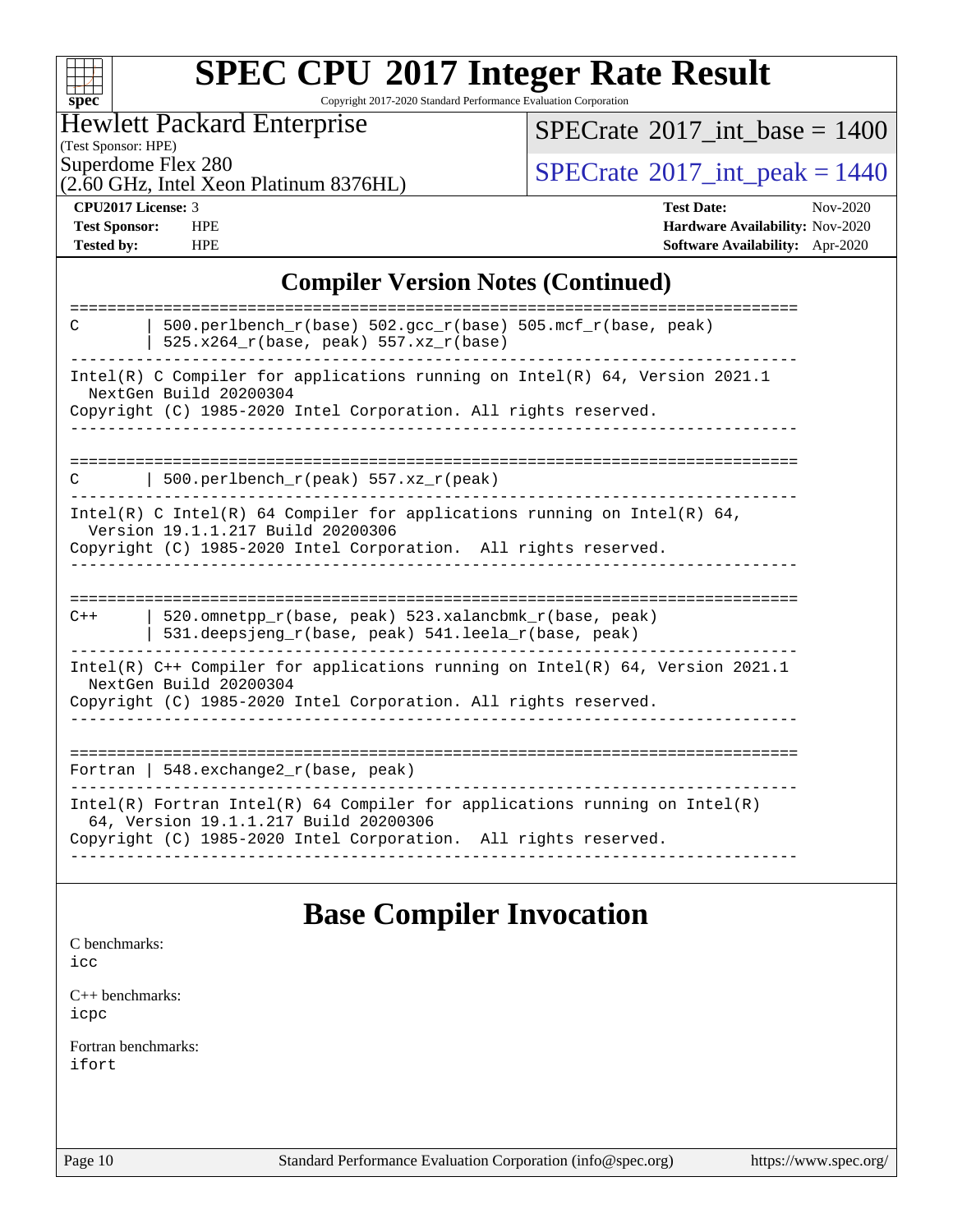

Copyright 2017-2020 Standard Performance Evaluation Corporation

#### Hewlett Packard Enterprise

(Test Sponsor: HPE)

[SPECrate](http://www.spec.org/auto/cpu2017/Docs/result-fields.html#SPECrate2017intbase)<sup>®</sup>2017 int base = 1400

(2.60 GHz, Intel Xeon Platinum 8376HL)

Superdome Flex 280<br>  $S$ PECrate®2017 int peak = 1440

**[CPU2017 License:](http://www.spec.org/auto/cpu2017/Docs/result-fields.html#CPU2017License)** 3 **[Test Date:](http://www.spec.org/auto/cpu2017/Docs/result-fields.html#TestDate)** Nov-2020 **[Test Sponsor:](http://www.spec.org/auto/cpu2017/Docs/result-fields.html#TestSponsor)** HPE **[Hardware Availability:](http://www.spec.org/auto/cpu2017/Docs/result-fields.html#HardwareAvailability)** Nov-2020 **[Tested by:](http://www.spec.org/auto/cpu2017/Docs/result-fields.html#Testedby)** HPE **[Software Availability:](http://www.spec.org/auto/cpu2017/Docs/result-fields.html#SoftwareAvailability)** Apr-2020

### **[Base Portability Flags](http://www.spec.org/auto/cpu2017/Docs/result-fields.html#BasePortabilityFlags)**

 500.perlbench\_r: [-DSPEC\\_LP64](http://www.spec.org/cpu2017/results/res2020q4/cpu2017-20201123-24427.flags.html#b500.perlbench_r_basePORTABILITY_DSPEC_LP64) [-DSPEC\\_LINUX\\_X64](http://www.spec.org/cpu2017/results/res2020q4/cpu2017-20201123-24427.flags.html#b500.perlbench_r_baseCPORTABILITY_DSPEC_LINUX_X64) 502.gcc\_r: [-DSPEC\\_LP64](http://www.spec.org/cpu2017/results/res2020q4/cpu2017-20201123-24427.flags.html#suite_basePORTABILITY502_gcc_r_DSPEC_LP64) 505.mcf\_r: [-DSPEC\\_LP64](http://www.spec.org/cpu2017/results/res2020q4/cpu2017-20201123-24427.flags.html#suite_basePORTABILITY505_mcf_r_DSPEC_LP64) 520.omnetpp\_r: [-DSPEC\\_LP64](http://www.spec.org/cpu2017/results/res2020q4/cpu2017-20201123-24427.flags.html#suite_basePORTABILITY520_omnetpp_r_DSPEC_LP64) 523.xalancbmk\_r: [-DSPEC\\_LP64](http://www.spec.org/cpu2017/results/res2020q4/cpu2017-20201123-24427.flags.html#suite_basePORTABILITY523_xalancbmk_r_DSPEC_LP64) [-DSPEC\\_LINUX](http://www.spec.org/cpu2017/results/res2020q4/cpu2017-20201123-24427.flags.html#b523.xalancbmk_r_baseCXXPORTABILITY_DSPEC_LINUX) 525.x264\_r: [-DSPEC\\_LP64](http://www.spec.org/cpu2017/results/res2020q4/cpu2017-20201123-24427.flags.html#suite_basePORTABILITY525_x264_r_DSPEC_LP64) 531.deepsjeng\_r: [-DSPEC\\_LP64](http://www.spec.org/cpu2017/results/res2020q4/cpu2017-20201123-24427.flags.html#suite_basePORTABILITY531_deepsjeng_r_DSPEC_LP64) 541.leela\_r: [-DSPEC\\_LP64](http://www.spec.org/cpu2017/results/res2020q4/cpu2017-20201123-24427.flags.html#suite_basePORTABILITY541_leela_r_DSPEC_LP64) 548.exchange2\_r: [-DSPEC\\_LP64](http://www.spec.org/cpu2017/results/res2020q4/cpu2017-20201123-24427.flags.html#suite_basePORTABILITY548_exchange2_r_DSPEC_LP64) 557.xz\_r: [-DSPEC\\_LP64](http://www.spec.org/cpu2017/results/res2020q4/cpu2017-20201123-24427.flags.html#suite_basePORTABILITY557_xz_r_DSPEC_LP64)

### **[Base Optimization Flags](http://www.spec.org/auto/cpu2017/Docs/result-fields.html#BaseOptimizationFlags)**

#### [C benchmarks](http://www.spec.org/auto/cpu2017/Docs/result-fields.html#Cbenchmarks):

```
-m64 -qnextgen -std=c11
-Wl,-plugin-opt=-x86-branches-within-32B-boundaries -Wl,-z,muldefs
-xCORE-AVX512 -O3 -ffast-math -flto -mfpmath=sse -funroll-loops
-fuse-ld=gold -qopt-mem-layout-trans=4
-L/usr/local/IntelCompiler19/compilers_and_libraries_2020.1.217/linux/compiler/lib/intel64_lin
-lqkmalloc
```
#### [C++ benchmarks](http://www.spec.org/auto/cpu2017/Docs/result-fields.html#CXXbenchmarks):

```
-m64 -qnextgen -Wl,-plugin-opt=-x86-branches-within-32B-boundaries
-Wl,-z,muldefs -xCORE-AVX512 -O3 -ffast-math -flto -mfpmath=sse
-funroll-loops -fuse-ld=gold -qopt-mem-layout-trans=4
-L/usr/local/IntelCompiler19/compilers_and_libraries_2020.1.217/linux/compiler/lib/intel64_lin
-lqkmalloc
```
#### [Fortran benchmarks:](http://www.spec.org/auto/cpu2017/Docs/result-fields.html#Fortranbenchmarks)

```
-m64 -Wl,-plugin-opt=-x86-branches-within-32B-boundaries -Wl,-z,muldefs
-xCORE-AVX512 -O3 -ipo -no-prec-div -qopt-mem-layout-trans=4
-nostandard-realloc-lhs -align array32byte -auto
-mbranches-within-32B-boundaries
-L/usr/local/IntelCompiler19/compilers_and_libraries_2020.1.217/linux/compiler/lib/intel64_lin
-lqkmalloc
```
### **[Peak Compiler Invocation](http://www.spec.org/auto/cpu2017/Docs/result-fields.html#PeakCompilerInvocation)**

[C benchmarks](http://www.spec.org/auto/cpu2017/Docs/result-fields.html#Cbenchmarks):

[icc](http://www.spec.org/cpu2017/results/res2020q4/cpu2017-20201123-24427.flags.html#user_CCpeak_intel_icc_66fc1ee009f7361af1fbd72ca7dcefbb700085f36577c54f309893dd4ec40d12360134090235512931783d35fd58c0460139e722d5067c5574d8eaf2b3e37e92)

**(Continued on next page)**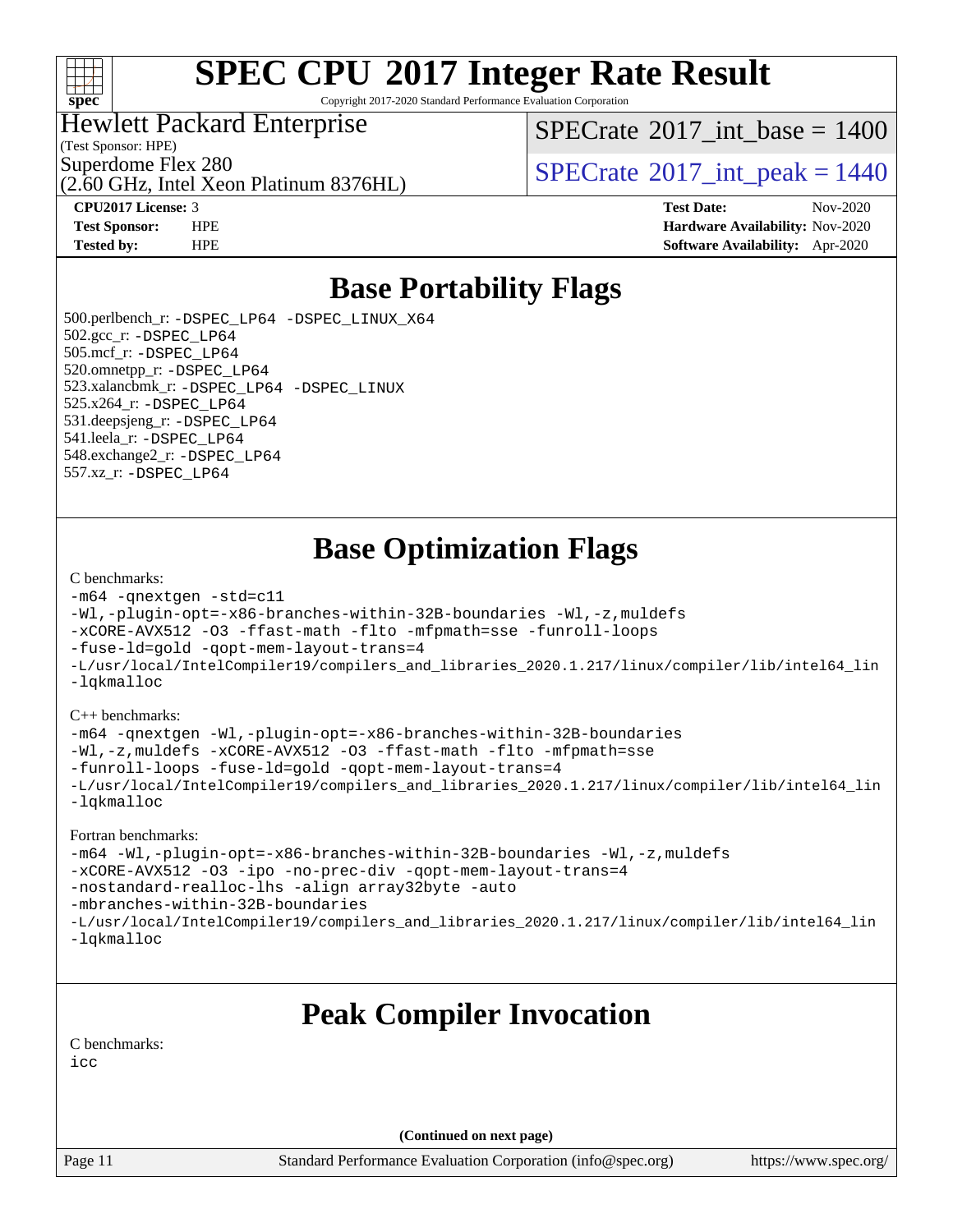

Copyright 2017-2020 Standard Performance Evaluation Corporation

#### Hewlett Packard Enterprise

(Test Sponsor: HPE)

[SPECrate](http://www.spec.org/auto/cpu2017/Docs/result-fields.html#SPECrate2017intbase)®2017 int\_base =  $1400$ 

Superdome Flex 280<br>  $S$ PECrate®2017 int peak = 1440

(2.60 GHz, Intel Xeon Platinum 8376HL)

**[CPU2017 License:](http://www.spec.org/auto/cpu2017/Docs/result-fields.html#CPU2017License)** 3 **[Test Date:](http://www.spec.org/auto/cpu2017/Docs/result-fields.html#TestDate)** Nov-2020 **[Test Sponsor:](http://www.spec.org/auto/cpu2017/Docs/result-fields.html#TestSponsor)** HPE **[Hardware Availability:](http://www.spec.org/auto/cpu2017/Docs/result-fields.html#HardwareAvailability)** Nov-2020 **[Tested by:](http://www.spec.org/auto/cpu2017/Docs/result-fields.html#Testedby)** HPE **[Software Availability:](http://www.spec.org/auto/cpu2017/Docs/result-fields.html#SoftwareAvailability)** Apr-2020

## **[Peak Compiler Invocation \(Continued\)](http://www.spec.org/auto/cpu2017/Docs/result-fields.html#PeakCompilerInvocation)**

[C++ benchmarks:](http://www.spec.org/auto/cpu2017/Docs/result-fields.html#CXXbenchmarks) [icpc](http://www.spec.org/cpu2017/results/res2020q4/cpu2017-20201123-24427.flags.html#user_CXXpeak_intel_icpc_c510b6838c7f56d33e37e94d029a35b4a7bccf4766a728ee175e80a419847e808290a9b78be685c44ab727ea267ec2f070ec5dc83b407c0218cded6866a35d07)

[Fortran benchmarks](http://www.spec.org/auto/cpu2017/Docs/result-fields.html#Fortranbenchmarks): [ifort](http://www.spec.org/cpu2017/results/res2020q4/cpu2017-20201123-24427.flags.html#user_FCpeak_intel_ifort_8111460550e3ca792625aed983ce982f94888b8b503583aa7ba2b8303487b4d8a21a13e7191a45c5fd58ff318f48f9492884d4413fa793fd88dd292cad7027ca)

### **[Peak Portability Flags](http://www.spec.org/auto/cpu2017/Docs/result-fields.html#PeakPortabilityFlags)**

 500.perlbench\_r: [-DSPEC\\_LP64](http://www.spec.org/cpu2017/results/res2020q4/cpu2017-20201123-24427.flags.html#b500.perlbench_r_peakPORTABILITY_DSPEC_LP64) [-DSPEC\\_LINUX\\_X64](http://www.spec.org/cpu2017/results/res2020q4/cpu2017-20201123-24427.flags.html#b500.perlbench_r_peakCPORTABILITY_DSPEC_LINUX_X64) 502.gcc\_r: [-D\\_FILE\\_OFFSET\\_BITS=64](http://www.spec.org/cpu2017/results/res2020q4/cpu2017-20201123-24427.flags.html#user_peakPORTABILITY502_gcc_r_file_offset_bits_64_5ae949a99b284ddf4e95728d47cb0843d81b2eb0e18bdfe74bbf0f61d0b064f4bda2f10ea5eb90e1dcab0e84dbc592acfc5018bc955c18609f94ddb8d550002c) 505.mcf\_r: [-DSPEC\\_LP64](http://www.spec.org/cpu2017/results/res2020q4/cpu2017-20201123-24427.flags.html#suite_peakPORTABILITY505_mcf_r_DSPEC_LP64) 520.omnetpp\_r: [-DSPEC\\_LP64](http://www.spec.org/cpu2017/results/res2020q4/cpu2017-20201123-24427.flags.html#suite_peakPORTABILITY520_omnetpp_r_DSPEC_LP64) 523.xalancbmk\_r: [-DSPEC\\_LP64](http://www.spec.org/cpu2017/results/res2020q4/cpu2017-20201123-24427.flags.html#suite_peakPORTABILITY523_xalancbmk_r_DSPEC_LP64) [-DSPEC\\_LINUX](http://www.spec.org/cpu2017/results/res2020q4/cpu2017-20201123-24427.flags.html#b523.xalancbmk_r_peakCXXPORTABILITY_DSPEC_LINUX) 525.x264\_r: [-DSPEC\\_LP64](http://www.spec.org/cpu2017/results/res2020q4/cpu2017-20201123-24427.flags.html#suite_peakPORTABILITY525_x264_r_DSPEC_LP64) 531.deepsjeng\_r: [-DSPEC\\_LP64](http://www.spec.org/cpu2017/results/res2020q4/cpu2017-20201123-24427.flags.html#suite_peakPORTABILITY531_deepsjeng_r_DSPEC_LP64) 541.leela\_r: [-DSPEC\\_LP64](http://www.spec.org/cpu2017/results/res2020q4/cpu2017-20201123-24427.flags.html#suite_peakPORTABILITY541_leela_r_DSPEC_LP64) 548.exchange2\_r: [-DSPEC\\_LP64](http://www.spec.org/cpu2017/results/res2020q4/cpu2017-20201123-24427.flags.html#suite_peakPORTABILITY548_exchange2_r_DSPEC_LP64) 557.xz\_r: [-DSPEC\\_LP64](http://www.spec.org/cpu2017/results/res2020q4/cpu2017-20201123-24427.flags.html#suite_peakPORTABILITY557_xz_r_DSPEC_LP64)

### **[Peak Optimization Flags](http://www.spec.org/auto/cpu2017/Docs/result-fields.html#PeakOptimizationFlags)**

[C benchmarks](http://www.spec.org/auto/cpu2017/Docs/result-fields.html#Cbenchmarks):

```
 500.perlbench_r: -Wl,-z,muldefs -prof-gen(pass 1) -prof-use(pass 2)
-xCORE-AVX512 -ipo -O3 -no-prec-div
-qopt-mem-layout-trans=4 -fno-strict-overflow
-mbranches-within-32B-boundaries
-L/usr/local/IntelCompiler19/compilers_and_libraries_2020.1.217/linux/compiler/lib/intel64_lin
-lqkmalloc
 502.gcc_r: -m32
-L/usr/local/IntelCompiler19/compilers_and_libraries_2020.1.217/linux/compiler/lib/ia32_lin
-std=gnu89
-Wl,-plugin-opt=-x86-branches-within-32B-boundaries
-Wl,-z,muldefs -fprofile-generate(pass 1)
-fprofile-use=default.profdata(pass 2) -xCORE-AVX512 -flto
-Ofast(pass 1) -O3 -ffast-math -qnextgen -fuse-ld=gold
-qopt-mem-layout-trans=4 -L/usr/local/jemalloc32-5.0.1/lib
-ljemalloc
 505.mcf_r: basepeak = yes
                                      (Continued on next page)
```